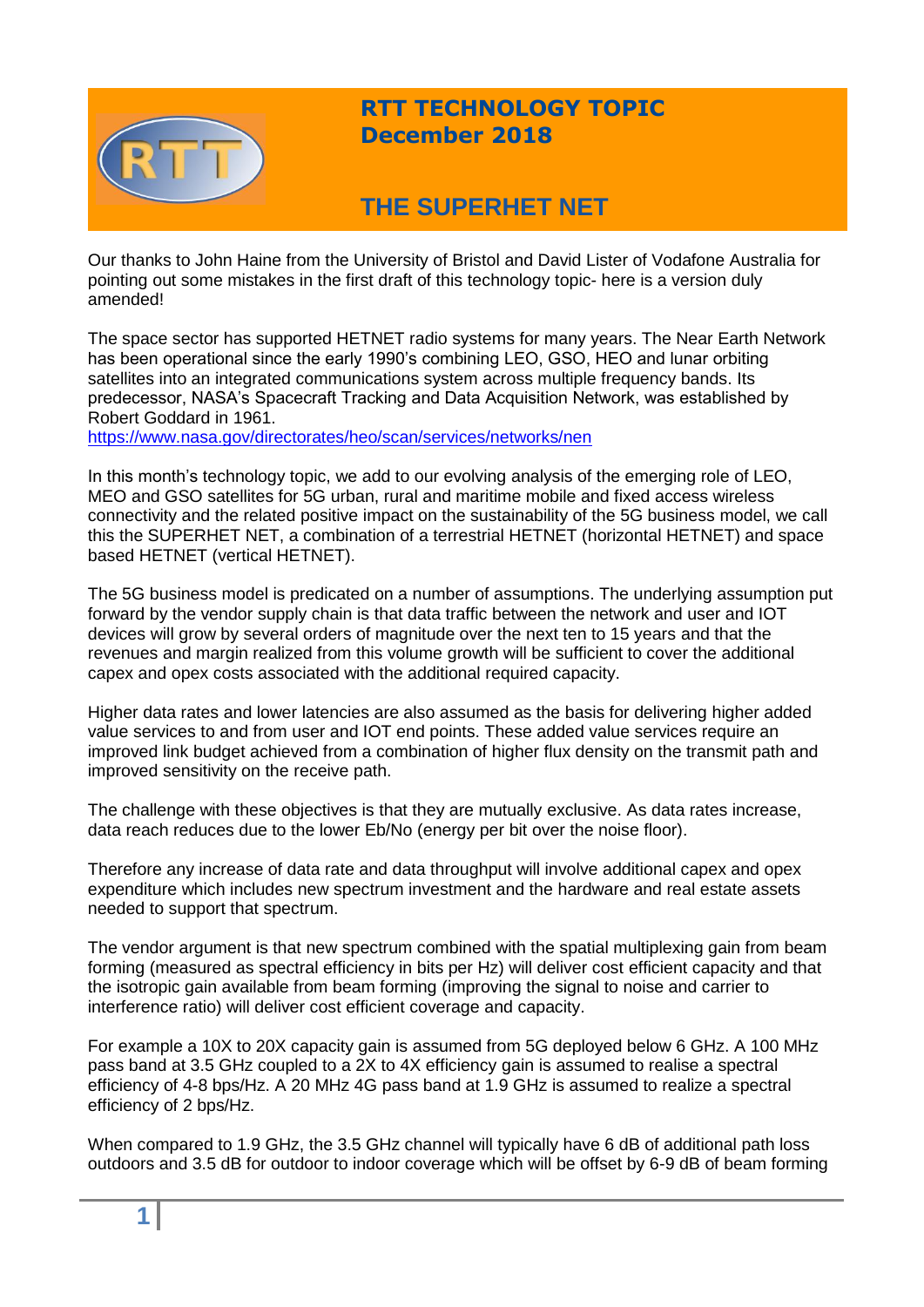gain. There will be an associated processing overhead both at the BTS and in the end point device which will have an energy cost in the BTS and a battery life cost in the end point device.

However there is also an assumption that more closely controlled latency can open up new high value applications including vertical markets such as automotive connectivity and critical machine type communication in manufacturing, the energy and utility sector and health care.

The evolving vendor view is that it will be easier and more cost efficient to deliver lower latencies from spectrum above 6 GHz. As stated in our September 2018 Technology Topic (Massive Multiplexing [https://www.rttonline.com/tt/TT2018\\_009.pdf\)](https://www.rttonline.com/tt/TT2018_009.pdf) the 3GPP new radio specifications divide 5G spectrum into two ranges, frequency Range 1 (FR1) below 6 GHz and Frequency Range 2 (FR2) over 6 GHz.

FR1 is also described as Low Band and Mid Band 1 with FR2 sub divided into Mid Band 2 and high band. The assumed performance bounds are described in the table below

| FR <sub>1</sub> | Frequency range | Max cell size and performance |
|-----------------|-----------------|-------------------------------|
| Low Band        | Sub 1 GHz       | 30 km radius cells            |
|                 |                 | 10 MHz channels               |
|                 |                 | 10 ms latency                 |
| Mid Band 1      | $1 - 2.6$ GHz   | 15 km radius cells            |
|                 |                 | 20 MHz channels               |
|                 |                 | < 10 ms latency               |
| FR <sub>2</sub> |                 |                               |
| Mid Band 2      | 3.5-6 GHz       | 8 km radius cells             |
|                 |                 | 50 MHZ channels               |
|                 |                 | <5 ms latency                 |
| High Band       | 24 - 40 GHz     | 1 km radius cells             |
|                 |                 | 100 MHz channels              |
|                 |                 | 1 ms latency                  |

Radio waves do not travel faster at higher frequencies so the reason to move to higher frequencies is to ensure sufficient capacity is available for latency critical applications. Moving anywhere close to a capacity limit is incompatible with a latency critical service and intrinsically implies a need to over provision bandwidth. Although latency is not impacted by time of flight in a cellular cell, the lowest latencies will only be achieved with small packet sizes, no retransmissions and higher modulation coding schemes so useful range will be less than mobile broadband.

Latency limits are also a function of end to end distance and need to avoid long round trip delays to servers hundreds or thousands of miles away. This in turn has focused the vendors on developing 'edge based' storage where web sites are cached in the local BTS. The additional cost of this storage is to be partially offset by moving some of the radio processing from the edge towards the network core. The effectiveness of localised cached storage is a function of how often the cache requires updating. The assumption is that in most environments, the local downloading and uploading behaviour will be relatively stable and predictable though this model has yet to be tested in telecoms networks.

However it can be seen that edge based storage implies a network with more investment at the network edge. This is potentially compounded by a need for more cells to accommodate 5G and user and IOT devices that have lost some RF efficiency due to the need to support multiple bands and technologies and hand capacitance issues at higher frequencies. At network level, surface scatter and absorption from signals delivered from street level or roof level 5G access points in the millimetre bands will compromise the link budget. At lower frequencies it will be harder to realise beam forming gain due to BTS and user device space constraints and at all frequencies, beam forming will introduce delay and delay variability.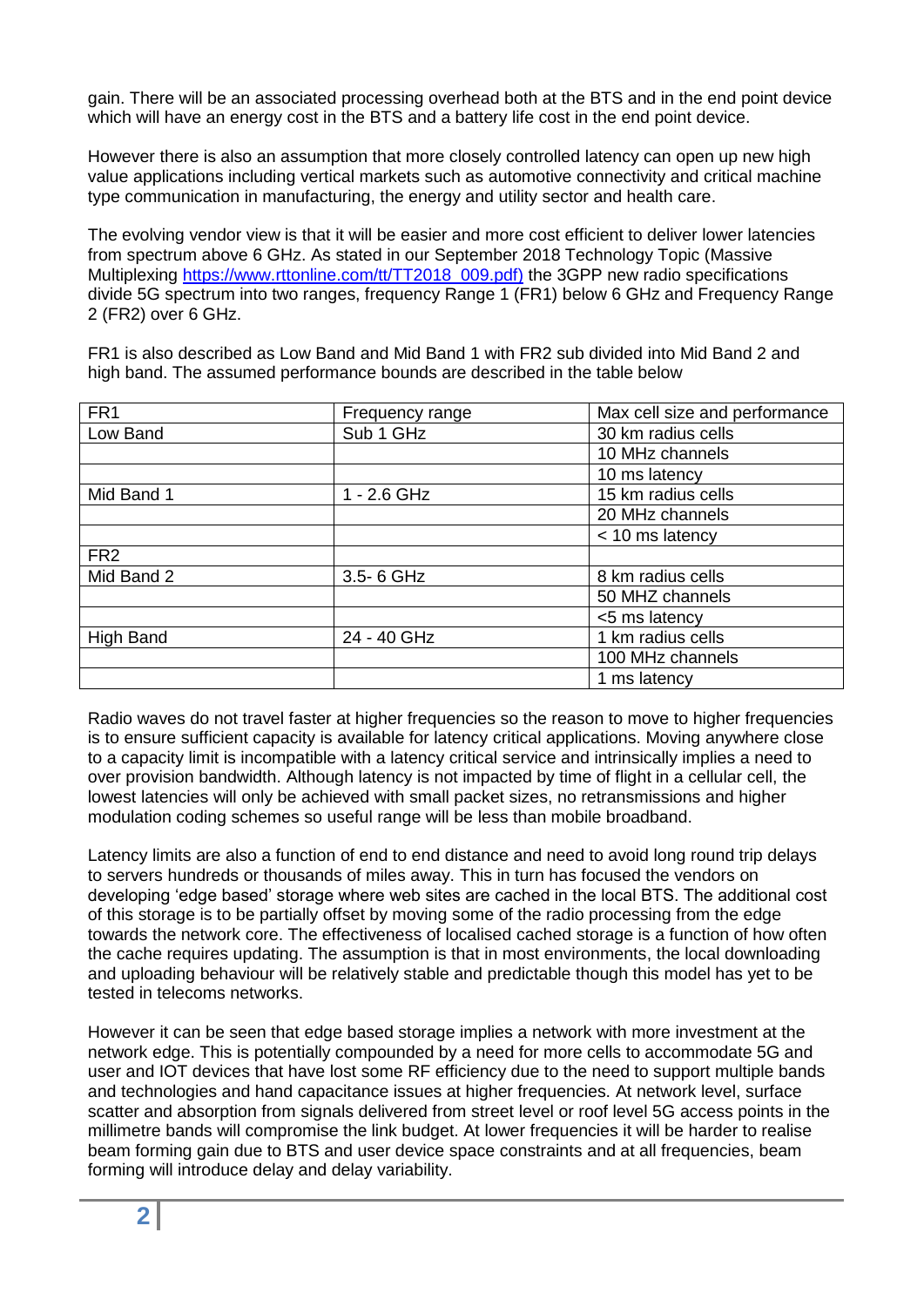Adding these factors together, it is hard to ignore the reality that the cost of delivering 5G services including latency sensitive connectivity is going to be higher than 4G which implies a belief that 5G will realise sufficient additional value to cover this additional cost.

Presently it seems to be assumed that much of this added value will come from enhanced urban connectivity but street level or roof top base stations are costly to acquire and run. While there are ongoing regulatory efforts to make access to street furniture easier, for example in the US, most countries still have structures such as street lights owned by multiple agencies which makes real estate acquisition and ongoing administration complex and impossible to scale. Roof level is no easier.

The outside to indoor 5G models is also questionable because it fails to take into account the ever improving economics and performance of in building Wi-Fi.

Other specialist indoor environments such as factories can also potentially be better served by Wi-Fi with equivalent performance to 5G and lower costs.

This suggests that 5G connectivity in outer urban and rural environments needs to be factored into operator business models but coverage from street level or roof level nodes is going to be variable and costly. Just as one example, the latency requirements and continuity requirements for automotive connectivity imply an increase in existing 4G link budgets of anything between 15 and 30 dB which would be an eye watering financial risk for mobile operators, particularly if better more reliable lower cost connectivity is available from non-terrestrial platforms.

Which is where we arrive at our ongoing narrative that a combination of high count nearly always nearly overhead LEO constellations combined with MEO and GSO connectivity is going to be an essential part of the 5G mobile and fixed access and (in band) back haul business model for urban, outer urban, deep rural and maritime connectivity (5G At Sea). This is based on the premise that the cost of delivering connectivity from terrestrial networks is increasing whereas the cost of delivering access from satellites is decreasing.

It is also useful to consider how the dividing line between urban connectivity value and rural connectivity value is likely to change over the next thirty years. The United Nations is projecting that by 2050 nearly 70% of the world's population will be urbanised.

### [https://www.un.org/development/desa/en/news/population/2018-revision-of-world-urbanization](https://www.un.org/development/desa/en/news/population/2018-revision-of-world-urbanization-prospects.html)[prospects.html](https://www.un.org/development/desa/en/news/population/2018-revision-of-world-urbanization-prospects.html)

However this does not mean that 70% of global connectivity added value will be city based. Just at a basic level, all these people will need to be fed and watered so rural and maritime environments will need to be monitored and managed.

The bottom line is that most terrestrial wireless connectivity business models are presently based on demographic coverage with city hot spots considered as potential 5G honey pots.

We predict that this assumption will come to a sticky end and that geographic rather than demographic coverage will be the 5G economic sweet spot with satellite as the key enabler.

Conversely supporting highly dense individually cached distributed base stations in cities will be hugely expensive over terrestrial fibre so satellites will score there as well with in band up haul as a cost effective alternative to terrestrial back haul/front haul and cross haul.

Either way it is hard to escape the conclusion that a significant part of the 5G future is most definitely upwards.